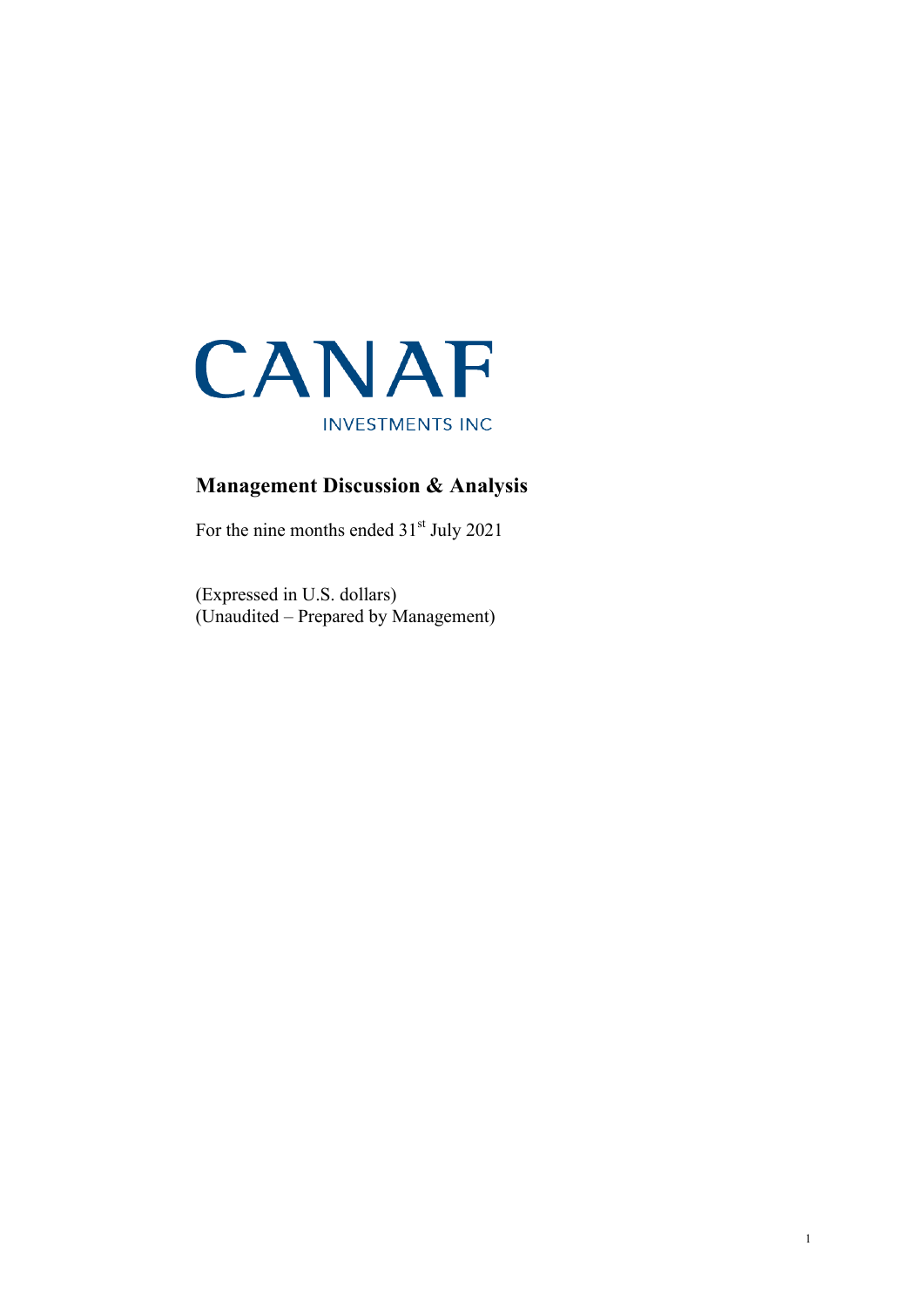# **INTRODUCTION**

Date Prepared: 24<sup>th</sup> September 2021

This Management Discussion and Analysis, ("MDA") covers the operations of Canaf Investments Inc. ("Canaf" or the "Corporation") for the nine months ended July 31, 2021 and should be read in conjunction with the unaudited consolidated Financial Statements for the nine months ended July 31, 2021 and audited consolidated Financial Statements for the year ended October 31 2020 and related notes. The Financial Statements are presented in accordance with International Financial Reporting Standards ("IFRS"). Canaf's accounting policies are described in Note 2 of the unaudited Financial Statements for the nine months ended July 31. The financial statements together with this MDA are intended to provide investors with a reasonable basis for assessing the financial performance of the Corporation.

All dollar amounts are expressed in US dollars, the functional currency of the Corporation, unless otherwise stated. The Corporation's listing on the TSX-V however, is quoted in Canadian Dollars. Additional information relating to the Corporation is available on SEDAR at www.sedar.com. or at Corporation's website at www.canafinvestments.com.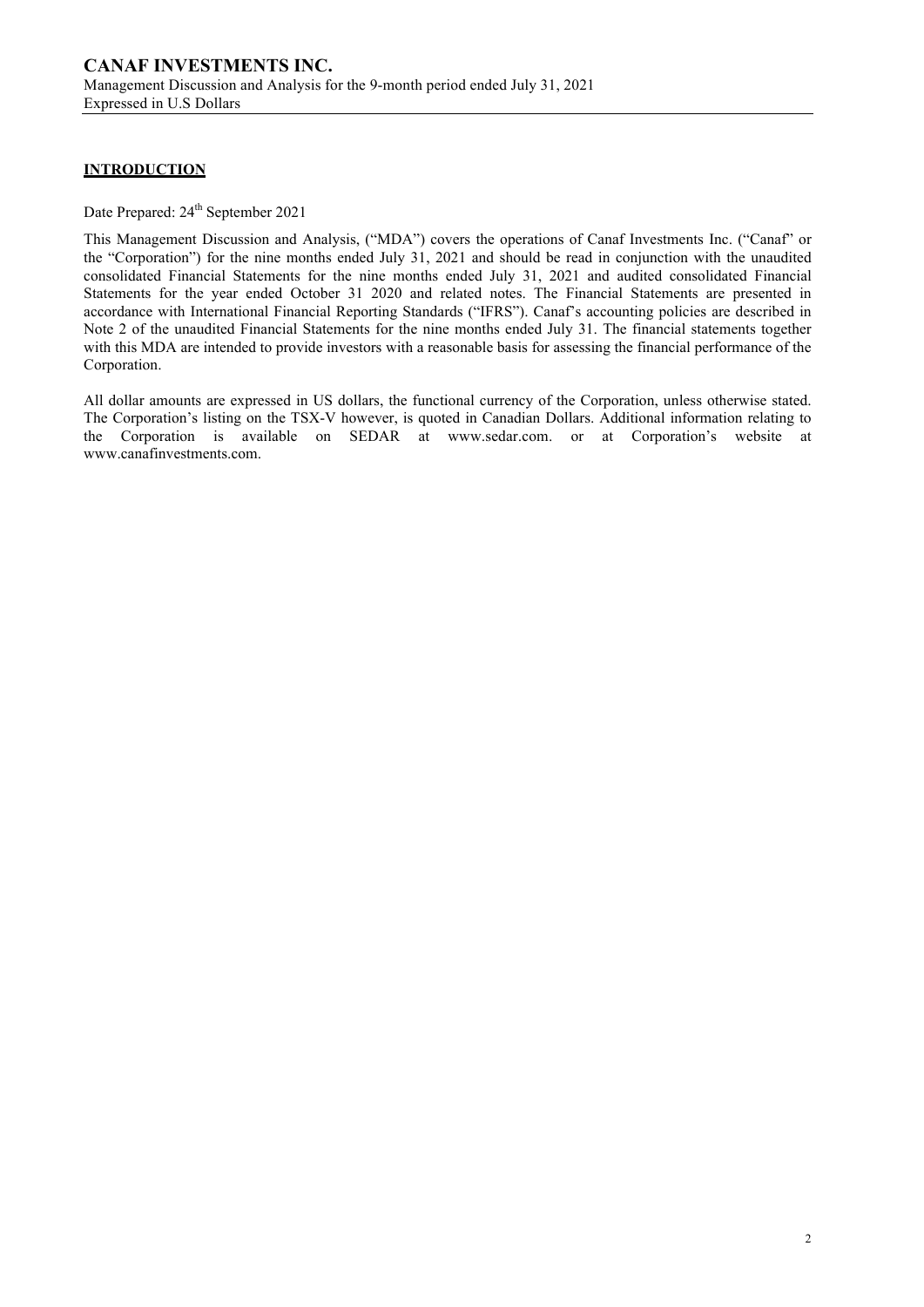### **DESCRIPTION OF BUSINESS**

Canaf is incorporated in the Province of Alberta with two wholly owned subsidiaries in South Africa, Quantum Screening and Crushing (Pty) Limited ("Quantum"), and Canaf Investments (Pty) Ltd, ("Canaf Ltd").

Quantum, through its 70% owned subsidiary, Southern Coal (Pty) Ltd. ("Southern Coal"), processes anthracite coal into de-volatised anthracite (calcined anthracite) for sale mostly to steel and ferromanganese manufacturers as a substitute product for coke.

Canaf Investments (Pty) Ltd, incorporated in 2019, acts as Canaf's South African holding company with the intention of creating a diverse Corporation focused on sustainable and long-term growth sectors within South Africa. Canaf Investments (Pty) Ltd owns 100% of Canaf Estate Holdings (Pty) Ltd., ("CEH").

### *Southern Coal – Calcined Anthracite, South Africa*

Southern Coal produces calcined anthracite, which is primarily sold as a substitute to coke in sintering processes, by feeding anthracite coal through its rotary kilns, at temperatures between 900 and 1100 degrees centigrade; the volatiles are driven off and the effective carbon content increased.

Southern Coal's clients are world leaders in steel and ferromanganese production. Southern Coal's three kilns operate near Newcastle, KwaZulu Natal.

### *Canaf Estate Holdings – Property Investments, South Africa*

CEH is a property investment company focused on acquiring, redeveloping and renting properties primarily within the suburbs of the old Johannesburg CBD. CEH made its first property acquisition in August 2019.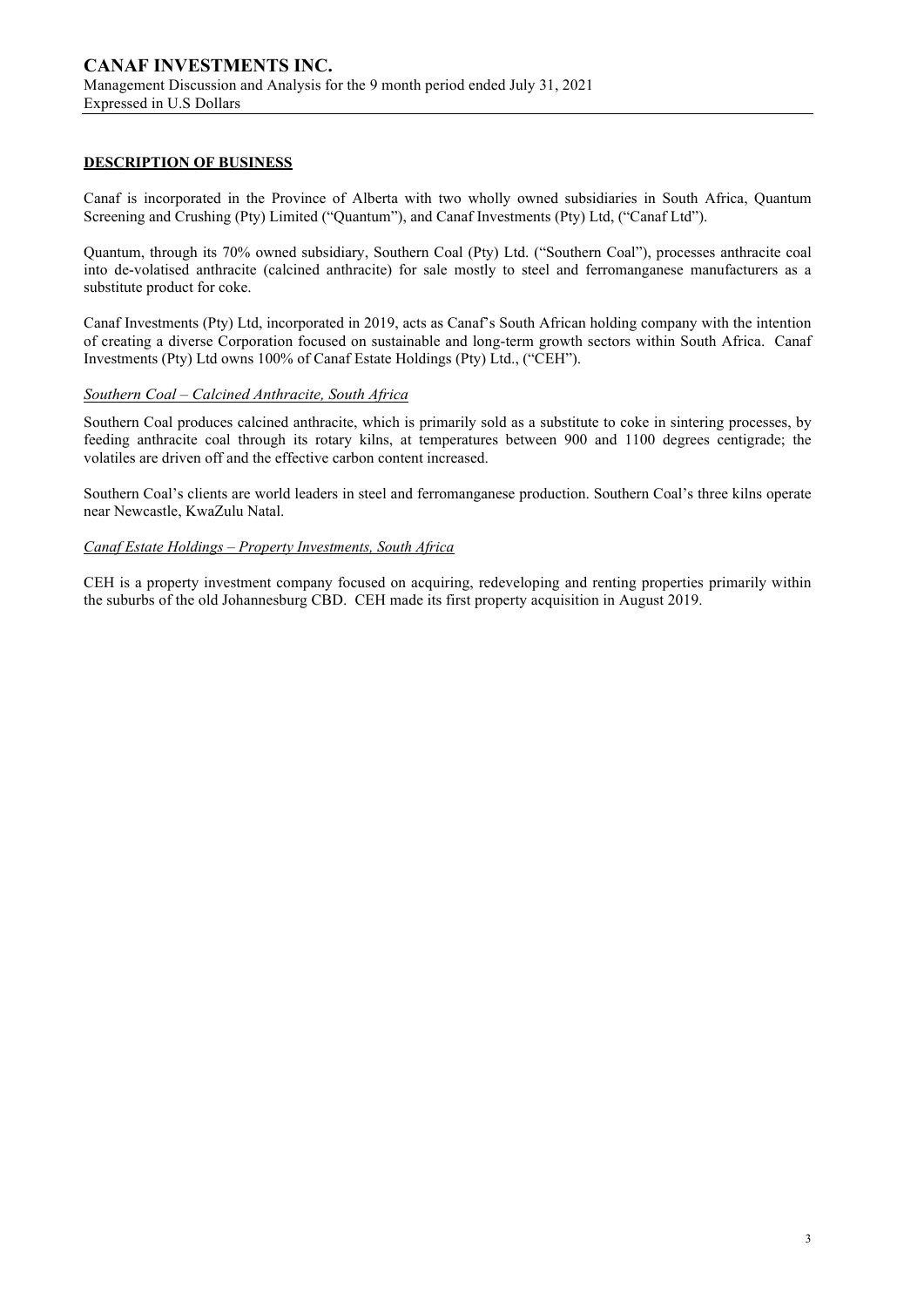# **OVERALL PERFORMANCE AND OUTLOOK**

The Corporation reports a strong nine months with Sales of US\$10,834,358, a 15% improvement compared to the previous nine months ended July 31, 2020 (US\$9,399,313), and net income of US\$813,883 (2020: US\$536,459) or CAN\$1,024,102 (2020: CAN\$726,042). Gross margins continue to hold strong and currently sit at 12.4% for the nine months.

The next quarter, Q4 2021, is expected to reflect a reduction in sales, back to levels similar to Q1 and Q2 this year. This reduction in sales in comparison to Q3 2021 is due to a main customer of Southern Coal having to reduce demand seen in Q3, after a major breakdown being experienced during the period. The Corporation however is expecting Q1 2022, to reflect an increase in comparison to Q4 2021.

During the quarter Canaf announced an update relating to a short period of civil unrest in South Africa. Management can confirm that the civil unrest lasted no longer than a week and no direct harm or damage was experienced to staff or plant and equipment, nor has there been any signs of civil unrest since.

Further to the announcement in June 2021 regarding the securing of further land tenure for Quantum, management can confirm that it is now in the process of applying for environmental authorisations which would allow for the construction of further calcining facilities which would provide opportunities for future growth and diversification. The overall application process could only be completed and outcome determined by September 2022.

### Covid-19

Whilst Covid-19 remains a constant concern, the board has taken steps to minimise the impact of the pandemic on the business of the Corporation. The board believes that the Corporation is well positioned in the market and is pleased to confirm that the pandemic thus far has not had a negative effect on the financial performance of the Corporation.

As of 31 July 2021, Canaf shareholder equity stood at US\$5.33 million (CAN\$6.67 million).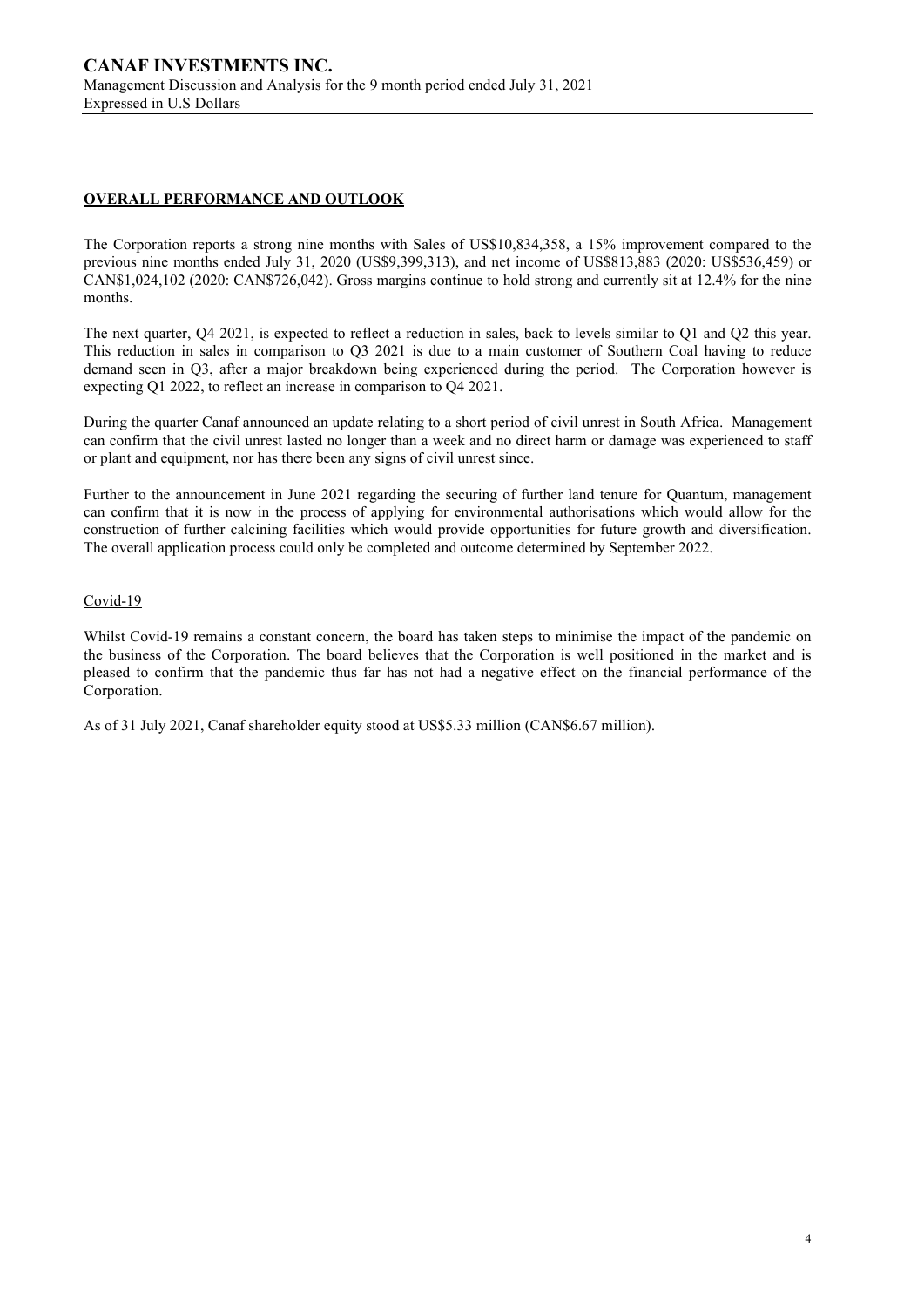### *Selected Financial Information*

Due to the Corporation being listed on the TSX-V and its share price being quoted in Canadian Dollars, the Corporation has converted some key financial information included in this report to Canadian Dollars. The following financial information is derived from the Corporation's un-audited financial statements for the quarter ended July 31, 2021, with a comparison in Canadian Dollars.

|                                                |               | <b>9 Months Ended</b><br><b>Jul 31</b> |                | <b>9 Months Ended</b><br><b>Jul 31</b> |
|------------------------------------------------|---------------|----------------------------------------|----------------|----------------------------------------|
|                                                | 2021          | 2020                                   | 2021           | 2020                                   |
|                                                | US\$          | US\$                                   | <b>CANS</b>    | <b>CANS</b>                            |
| Conversion 1.00 US (av. 12 months)             |               |                                        | 1.258          | 1.353                                  |
|                                                |               |                                        |                |                                        |
| Revenue from Sales                             | 10,834,358    | 9,399,313                              | 13,632,778     | 12,720,999                             |
| Cost of Sales                                  | (9, 486, 399) | (8,354,685)                            | (11, 936, 653) | (11,307,203)                           |
| <b>Gross Profit</b>                            | 1,347,959     | 1,044,627                              | 1,696,125      | 1,413,795                              |
| Expenses                                       | (375,060)     | (355, 139)                             | (471, 935)     | (480, 644)                             |
| Interest Income                                | 106,821       | 115,445                                | 134,412        | 156,243                                |
| Other Income                                   | 32,267        | 14,242                                 | 40,601         | 19,275                                 |
| Gain from Sale of Vehicle                      | $\theta$      | $\theta$                               | $\Omega$       | $\theta$                               |
| Net Income for the year (before tax)           | 1,111,987     | 819,175                                | 1,399,203      | 1,108,669                              |
| Income Tax Recovery (Expense)                  | (298, 103)    | (282, 716)                             | (375, 101)     | (382, 627)                             |
| Net Income for the year                        | 813,883       | 536,459                                | 1,024,102      | 726,042                                |
| Attributable to the Shareholders               | 646,812       | 389,294                                | 813,878        | 526,870                                |
| Attributable to the Non-Controlling Interest   | 167,071       | 147,165                                | 210,224        | 199,172                                |
| <b>Adjusted EBITDA</b>                         | 1,140,423     | 859,255                                | 1,434,984      | 1,162,913                              |
|                                                |               |                                        |                |                                        |
| Conversion 1.00 US (Closing position Oct 2020) | 2021          | 2020                                   | 1.251          | 1.320                                  |
| <b>Total Assets</b>                            | 7,302,906     | 5,580,049                              | 9,138,031      | 7,366,960                              |
| <b>Total Equity</b>                            | 5,639,867     | 4,353,015                              | 7,057,092      | 5,101,399                              |

#### *Non- GAAP Performance Measures*

The Corporation has included additional financial performance measures in this MD&A, such as adjusted EBITDA. The Corporation believes that, in addition to conventional measures prepared in accordance with IFRS, certain investors use this information to evaluate the Corporation's underlying performance of its core operations and its ability to generate cash flow. Accordingly, it is intended to provide additional information and should not be considered in isolation or as a substitute for measures of performance prepared in accordance with IFRS.

### *\*Reconciliation of Adjusted EBITDA and Profit*

|                                 | <b>9 Months Ended</b><br><b>Jul 31</b> |            |                  | 9 Months Ended<br><b>Jul 31</b> |  |
|---------------------------------|----------------------------------------|------------|------------------|---------------------------------|--|
|                                 | 2021                                   | 2020       | 2021             | 2020                            |  |
|                                 | US\$                                   | US\$       | <b>CANS</b>      | <b>CANS</b>                     |  |
| Conversion 1.00 US Dollar Rate  |                                        |            | 1.258            | 1.353                           |  |
| Net Income for the year         | 813,883                                | 536,459    | 1,024,102        | 726,042                         |  |
| Interest Paid                   | $\theta$                               | $\theta$   | $\boldsymbol{0}$ | $\boldsymbol{0}$                |  |
| <b>Interest Receieved</b>       | (106, 821)                             | (115, 445) | (134, 412)       | (156, 243)                      |  |
| Foreign Exchange Gain/ (Losses) | (6,762)                                | 3,544      | (8,508)          | 4,796                           |  |
| Depreciation                    | 142,019                                | 151,981    | 178,701          | 205,690                         |  |
| Income Taxes                    | 298,103                                | 282,716    | 375,101          | 382,627                         |  |
| <b>Adjusted EBITDA</b>          | 1,140,423                              | 859,255    | 1,434,984        | 1,162,913                       |  |

*Adjusted EBITDA represents earnings before interest, taxes, depreciation, amortization, foreign exchange gain (loss) and other revenues (expenses) as historically calculated by the Corporation.*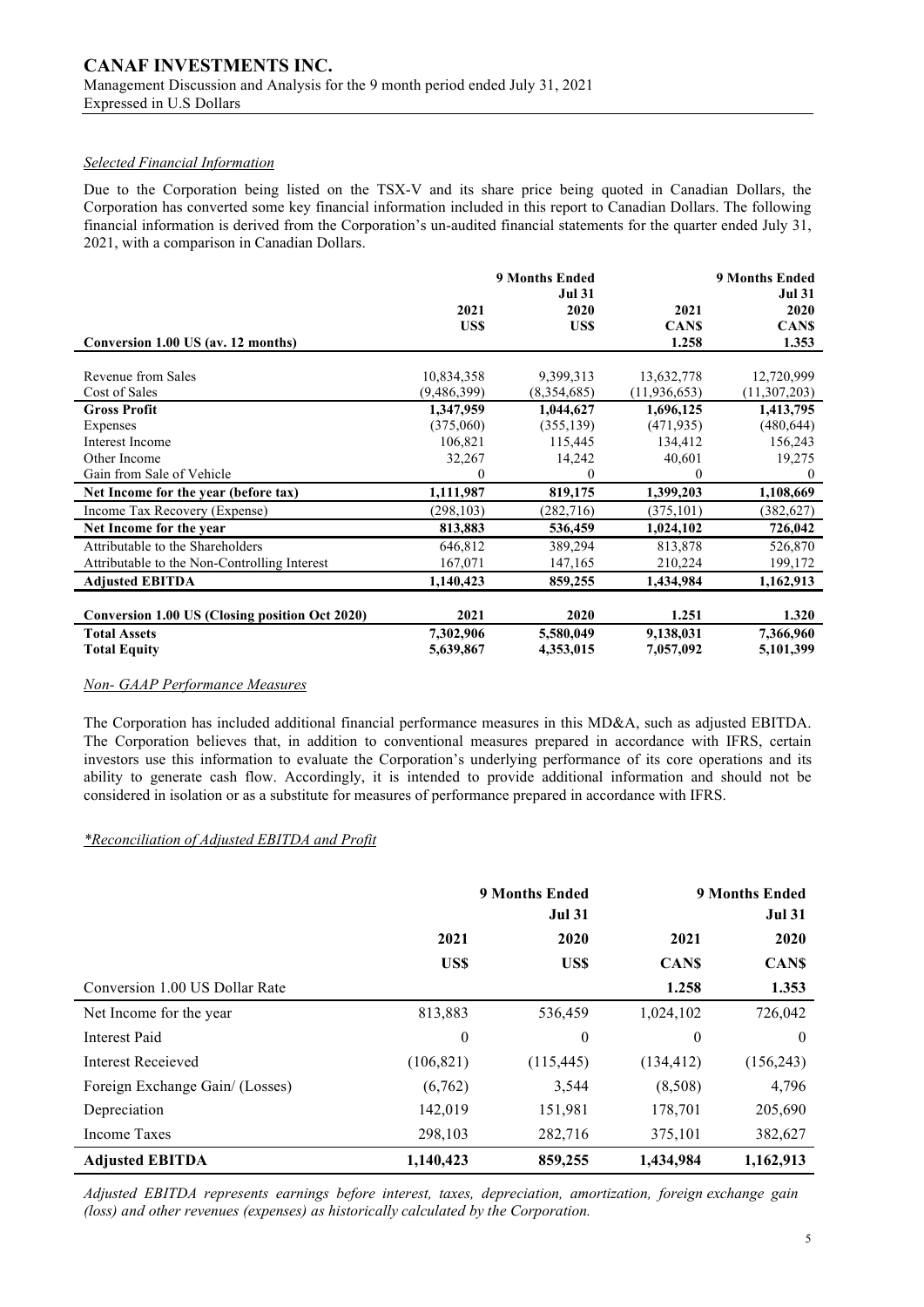### **BROAD-BASED BLACK ECONOMIC EMPOWERMENT TRANSACTION (B-BBEE)**

As part of Southern Coal's B-BBEE transformation program, Amandla Amakhulu (Pty) Ltd, ("AAM"), a 100% black, privately owned, and ringfenced, company incorporated in South Africa, acquired 30% of the issued shares of Southern Coal, from Canaf's wholly owned subsidiary, Quantum, for the value of 18 million Rand. The financial effective date for the transaction is 01 August 2018.

Quantum in return received cumulative, redeemable preference shares in AAM in the amount of the purchase price. These preference shares shall provide preferential dividends, until redeemed by AAM. These dividends will be secured by an irrevocable direction from AAM to Southern Coal to pay Quantum such dividends from any distribution to AAM. Dividends paid to date are US\$323,050 (as at 31 Jul 2021).

### **CLAIM AGAINST KILEMBE MINES LIMITED**

In August 2006, Canaf, then known as Uganda Gold Mining, announced the termination of any further investment into its Kilembe Copper-Cobalt Project in Uganda. Since 2007, the Corporation has been involved in a legal dispute with Kilembe Mines Limited, ("KML"), wherein the Corporation seeks general damages, special damages and costs of the Arbitration from KML for breach of contract. In January 2013, the high court of Uganda referred the case back to arbitration for determination.

On May 29, 2013, a preliminary meeting was held between the Corporation, KML and the then arbitrator. After the filing of the Statements of Claim and Defence had been concluded, the Corporation's appointed Ugandan Advocates (MMAKS Advocates) notified the board that the Arbitrator had decided to step down for personal reasons.

MMAKS Advocates and the Government's Solicitor General then agreed to a new Arbitrator, Retired Justice James Ogoola. The parties held a preliminary meeting with the Arbitrator who requested them to provide their fee estimate for the conduct of the Arbitration. The fee was later agreed between the parties and the Arbitrator with MMAKS Advocates disbursing the Corporation's portion of the fee on account. MMAKS Advocates applied for and was granted leave by the Arbitrator to file an Amended Statement of Claim on the Corporation's behalf. The parties now await for the matter to be set down for scheduling and hearing by the Arbitrator.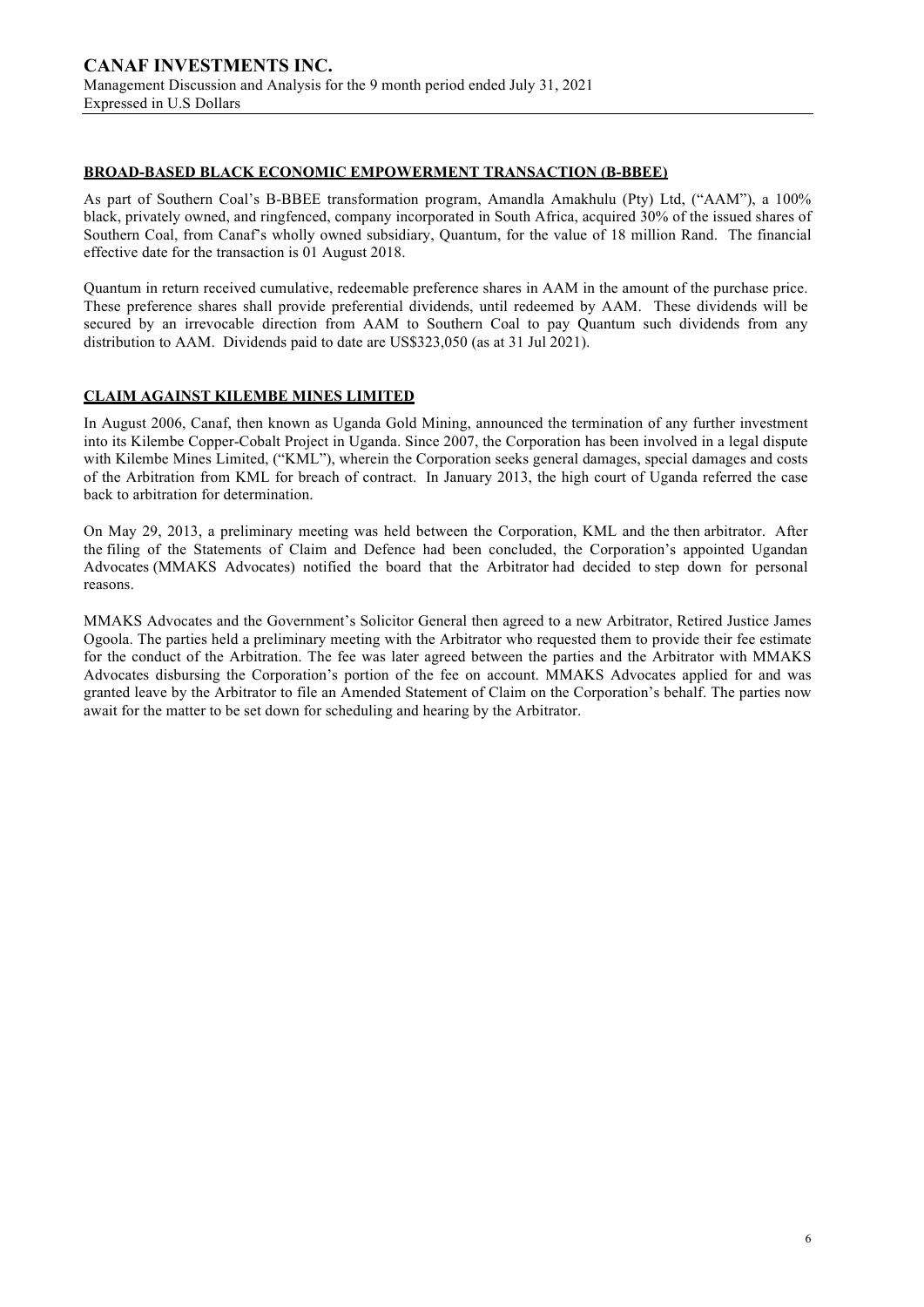## **RESULTS OF OPERATIONS**

### **NINE MONTHS ENDED JULY 31, 2021**

The Corporation reported net income for the nine months ended July 31 2021 of US\$813,883 (2020: US\$536,459), and an increase of US\$1,435,045 (15%) on revenues to date of US\$10,834,358 (2020: US\$9,399,313).

The growth in revenues compared to last year is primarily due to a new customer ramping up its own production, which subsequently increased demand of Southern Coal's material.

|                                  |             |             | <b>3 Months Ended</b> | July 31, 2021 |             |             | <b>9 Months Ended</b> | Jul 31, 2021  |
|----------------------------------|-------------|-------------|-----------------------|---------------|-------------|-------------|-----------------------|---------------|
|                                  | 2021        | 2020        | Variance              |               | 2021        | 2020        | Variance              |               |
|                                  | US\$        | US\$        | US\$                  | $\frac{6}{9}$ | US\$        | US\$        | US\$                  | $\frac{6}{9}$ |
| <b>Sales</b>                     | 4,541,800   | 3,908,330   | 633,470               | 16%           | 10,834,358  | 9,399,313   | 1,435,045             | 15%           |
| Cost of Sales                    | (3,933,729) | (3,432,693) | (501, 037)            | 15%           | (9,486,399) | (8,354,685) | (1, 131, 714)         | 14%           |
| Gross Profit (Loss)              | 608.071     | 475,638     | 132,433               | 28%           | 1,347,959   | 1,044,627   | 303,331               | 29%           |
| Expenses                         |             |             |                       |               |             |             |                       |               |
| General and Administrative       | (127, 638)  | (100, 106)  | (27, 533)             | 28%           | (381, 822)  | (351, 595)  | (30,226)              | 9%            |
| Interest on Bank Loan            |             |             |                       |               |             |             |                       |               |
| Foreign Exchange Gain            | (468)       | 4,870       | (5,338)               | $-110%$       | 6,762       | (3,544)     | 10,306                |               |
| Total expenses                   | (128, 106)  | (95, 235)   | (32, 871)             | 35%           | (375,060)   | (355, 139)  | (19.921)              | 6%            |
| Interest Income                  | 24,726      | 38,628      | (13,902)              | $-36%$        | 106.821     | 115,445     | (8,624)               | $-7\%$        |
| Other Income                     | 8,186       | 4,714       | 3,472                 | 74%           | 32,267      | 14,242      | 18,024                | 127%          |
| Income (Loss) Before Income      | 512,877     | 423,744     | 89,133                | 21%           | 1,111,987   | 819,175     | 292,812               | 36%           |
| Taxes                            |             |             |                       |               |             |             |                       |               |
| Income Tax (Expense) Recovery    | (139, 200)  | (172,969)   | 33,769                | $-20%$        | (298, 103)  | (282,716)   | (15,387)              | 5%            |
| Net Income (Loss) for the period | 373,677     | 250,775     | 122,902               | 49%           | 813.883     | 536.459     | 277.424               | 52%           |

### Sales

Revenue for the quarter is US\$4,541,800 (2020: US\$3,908,330), a 16% increase due to the ramping up of production and subsequent demand of product from a major customer, taking the nine months sales to US\$10,834,358, a 15% increase compared to the prior year (2020: US\$9,399,313).

CEH generated rental incomes to date of US\$24,695. The Corporation continues to assess new opportunities to acquire further property in Johannesburg and can confirm has committed to acquire another property worth R850,000 during Q4.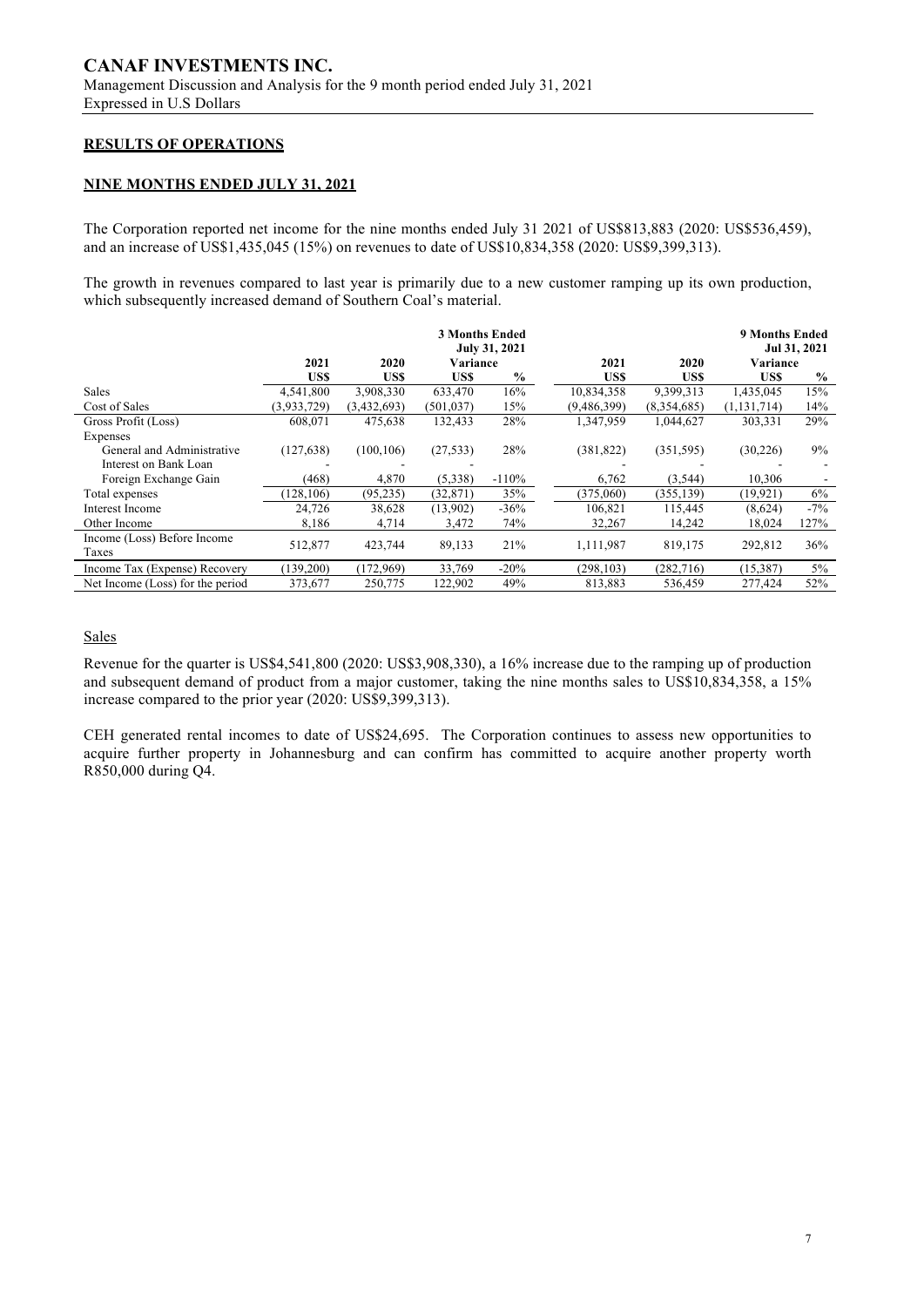# Cost of Sales

Cost of sales are 15% higher than the same 3-month period last year (2021: US\$3,933,729, 2020: US\$3,432,693), and 14% higher for the nine-month period to date (2021: US\$9,486,399, 2020: US\$8,354,685). Sales margins have increased for the nine months to 12.4% compared to 11.1% for the previous year.

|                                    |              | <b>3 Months Ended</b>         |              | <b>9 Months Ended</b>         |
|------------------------------------|--------------|-------------------------------|--------------|-------------------------------|
|                                    | 2021<br>US\$ | <b>Jul 31</b><br>2020<br>US\$ | 2021<br>US\$ | <b>Jul 31</b><br>2020<br>US\$ |
| Inventories, Beginning of the Year | 380,294      | 438,249                       | 417,400      | 649,498                       |
| Analysis Fees                      | $\theta$     | $\boldsymbol{0}$              | 74           | 2,804                         |
| Depreciation                       | 48,447       | 45,275                        | 139,727      | 149,886                       |
| Electricity                        | 48,606       | 19,329                        | 92,374       | 49,229                        |
| Fuel, Oil and Lubricants           | 33,396       | 18,963                        | 84,979       | 51,076                        |
| Professional and Project           |              | 5,209                         | 12,863       | 14,523                        |
| Management Fee                     |              |                               |              |                               |
| <b>Medical Expenses</b>            | 2,243        | 1,675                         | 7,861        | 5,254                         |
| <b>Product Purchases</b>           | 3,389,973    | 3,251,951                     | 8,224,422    | 7,239,473                     |
| Protective Clothing                | 4,544        | 5,003                         | 11,501       | 8,230                         |
| Provident Fund                     | 5,799        | 3,736                         | 16,943       | 11,976                        |
| Machinery Rental                   | 33,545       | 30,929                        | 64,474       | 86,666                        |
| Repairs and Maintenance            | 89,689       | 63,192                        | 244,496      | 160,017                       |
| Salaries and Benefits              | 113,126      | 86,577                        | 298,138      | 251,319                       |
| Transportation                     | 79,315       | 55,345                        | 166,395      | 267,474                       |
| Inventories, End of the Quarter    | (295, 248)   | (592, 740)                    | (295, 248)   | (592, 740)                    |
|                                    | 3,933,729    | 3,432,693                     | 9,486,399    | 8,354,685                     |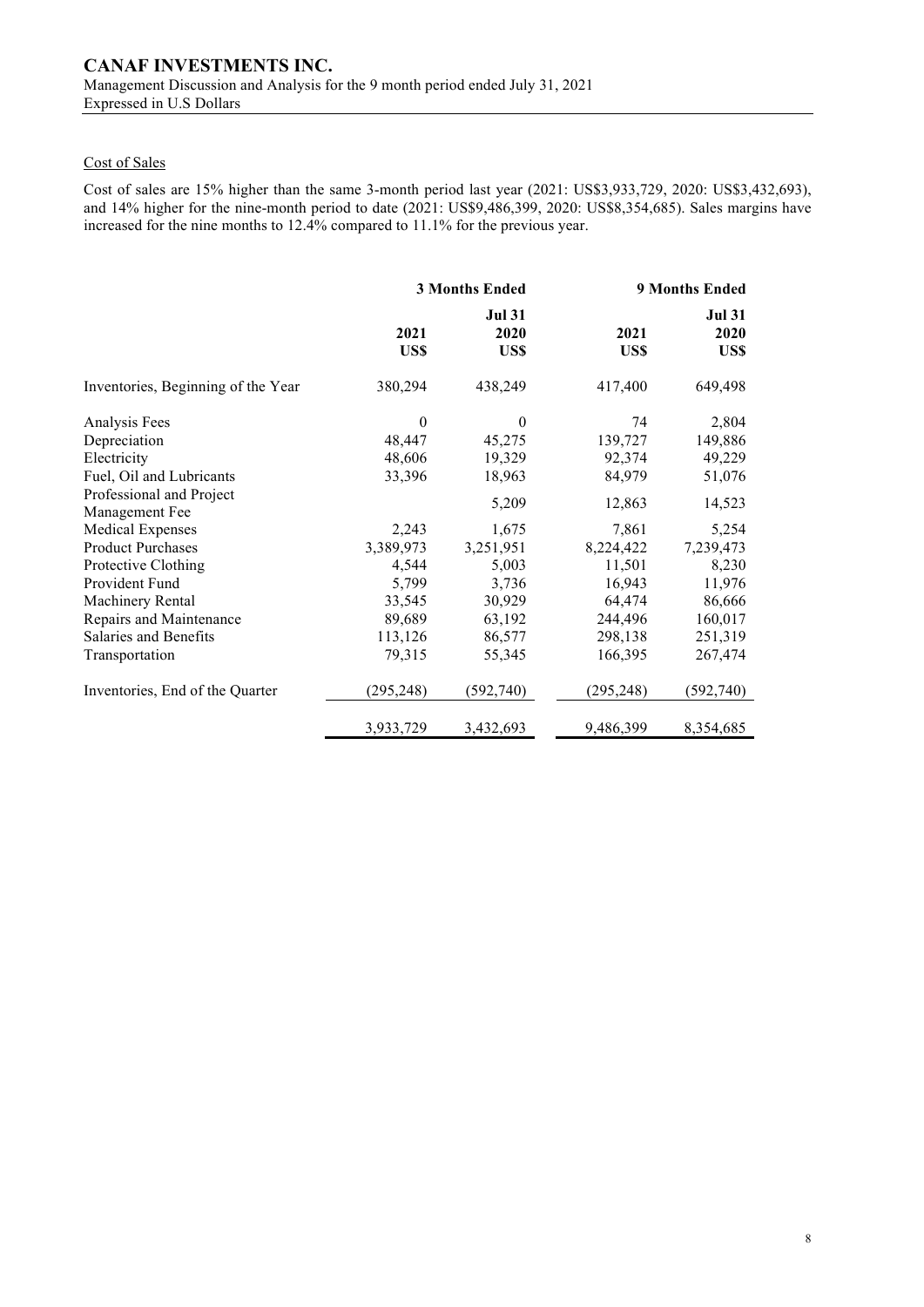# **CANAF INVESTMENTS INC.**

Management Discussion and Analysis for the 9 month period ended July 31, 2021 Expressed in U.S Dollars

### General and Administrative Expenses:

|                                                  | <b>3 Months Ended</b> |           |           |               |            |            | 9 Months Ended |               |
|--------------------------------------------------|-----------------------|-----------|-----------|---------------|------------|------------|----------------|---------------|
|                                                  |                       |           |           | July 31       |            |            |                | July 31       |
|                                                  | 2021                  | 2020      | Variance  |               | 2021       | 2020       | Variance       |               |
|                                                  | US\$                  | US\$      | US\$      | $\frac{0}{0}$ | US\$       | US\$       | US\$           | $\frac{0}{0}$ |
| Bank Charges and Interest                        | 1,621                 | 1,878     | 257       | 14%           | 4,773      | 15,489     | 10,716         | 69%           |
| <b>Consulting Fees</b>                           | 20,985                | 30,686    | 9,701     | 32%           | 70,270     | 80,470     | 10,200         | 13%           |
| <b>Management Fees</b>                           | 16,465                | 12,254    | (4,211)   | (34%)         | 46,556     | 57,229     | 10,673         | 19%           |
| Directors Incentives                             | 10,172                | 8,407     | (1,765)   | (21%)         | 30,579     | 16,775     | (13, 805)      | (82%)         |
| Office, Insurance and<br>Sundry                  | 22,752                | 15,025    | (7, 727)  | (51%)         | 55,102     | 42,929     | (12, 173)      | (28%)         |
| Professional Fees                                | 23,022                | 19,750    | (3,272)   | (17%)         | 75,463     | 77,442     | 1,979          | 3%            |
| Promotion                                        | 3,577                 | 163       | (3, 414)  | (2097%)       | 4,735      | 684        | (4,050)        | (592%)        |
| Telephone                                        | 2,130                 | 1,942     | (188)     | (10%)         | 7,064      | 6,212      | (852)          | (14%)         |
| Transfer Agent and Filing<br>Fees                | 850                   | 2,193     | 1,343     | 61%           | 9,350      | 9,163      | (186)          | (2%)          |
| Travel                                           | 6,030                 | 2,470     | (3,560)   | (144%)        | 18,654     | 18,135     | (518)          | (3%)          |
| <b>Bad Debt</b>                                  |                       |           |           |               |            | 1,202      | 1,202          |               |
| <b>Broad-Based Black</b><br>Economic Empowerment | 20,033                | 5,338     | (14,695)  | (275%)        | 59,276     | 25,864     | (33, 412)      | (129%)        |
|                                                  | 127,638               | 100,106   | (27, 533) | (28%)         | 381,822    | 351,595    | (30, 226)      | (9%)          |
| Foreign Exchange gain                            | 468                   | (4,870)   | (5,338)   | 110%          | (6,762)    | 3,544      | 10,306         | 291%          |
| <b>Finance Costs</b>                             |                       |           |           |               |            |            |                |               |
| <b>Expenses</b>                                  | 128,106               | 95,235    | (32,871)  | (35%)         | 375,060    | 355,139    | (19, 921)      | (6%)          |
| Interest Income                                  | (24, 726)             | (38, 628) | (13,902)  | 36%           | (106, 821) | (115, 445) | (8,624)        | 7%            |
| Other Income                                     | (8,186)               | (4,714)   | 3,472     | (74%)         | (32, 267)  | (14,242)   | 18,024         | (127%)        |
|                                                  | 95,194                | 51,894    | (43, 301) | (83%)         | 235,972    | 225,452    | (10, 520)      | (5%)          |

### Expenses

Expenses for the quarter were US\$128,106 (2020: US\$95,235), an increase of US\$32,871 (35%) relating to charges relating to Broad-Based Black Economic Empowerment (B-BBEE) as the Corporation seeks to improve its current rating. Nine months to date expenses are US\$375,060 and 6% higher than the prior year.

### Interest Income

Interest income earned on the loan to AAM, and for cash in hand for the nine-month period was US\$106,821.

Share Holders Equity and Comprehensive Income

|                                                              | Jul 31, 2021 | Oct 31, 2020 | Jul 31, 2021 | Oct 31, 2020 |
|--------------------------------------------------------------|--------------|--------------|--------------|--------------|
| <b>SHAREHOLDERS' EQUITY</b>                                  | US\$         | US\$         | <b>CANS</b>  | <b>CANS</b>  |
|                                                              |              |              | 1.251        | 1.320        |
| Share Capital                                                | 8,079,463    | 8,079,463    | 10,109,727   | 10,666,766   |
| Additional Paid in Capital                                   | 1,342,549    | 1,342,549    | 1,679,914    | 1,772,476    |
| Accumulated Other Comprehensive Loss -                       |              |              |              |              |
| Foreign Currency Translation Reserve                         | (1,690,719)  | (2,149,469)  | (2,115,575)  | (2,837,798)  |
| Deficit                                                      | (2,402,387)  | (3,049,200)  | (3,006,076)  | (4,025,651)  |
| Equity Attributable to Canaf Investments Inc.<br>Shareholder | 5,328,906    | 4,223,343    | 6,667,990    | 5,575,793    |
| Non-Controlling Interest                                     | 310,961      | 129,672      | 389,101      | 171,197      |
|                                                              | 5,639,867    | 4,353,015    | 7,057,091    | 5,746,990    |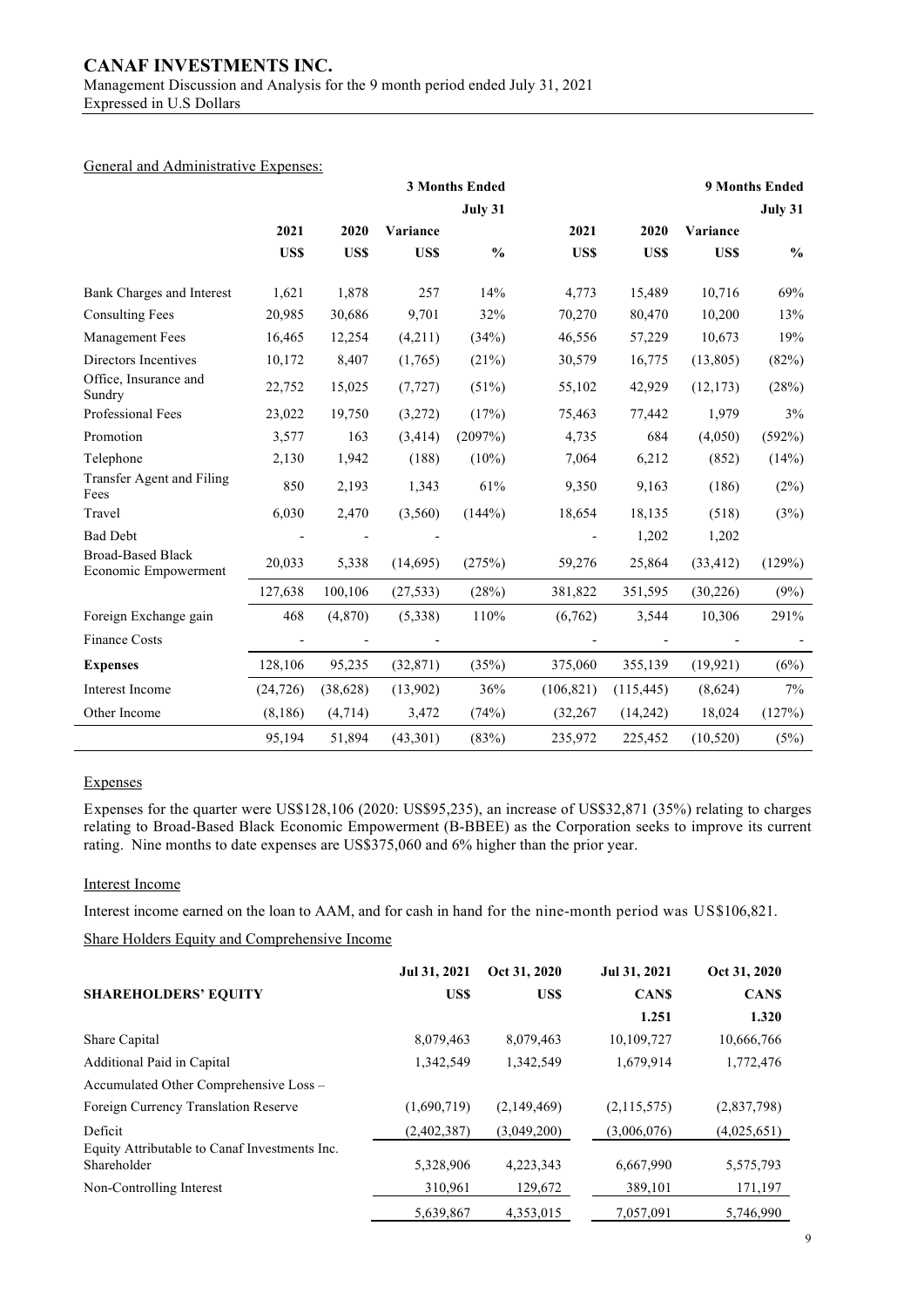### Foreign Currency Translation Reserve

The Corporation is not subject to currency fluctuations within its core business in South Africa however the Corporation is subject to transactions in various currencies and the volatility in international currency markets does have an impact on some costs and the translation into USD, the reporting currency of the Corporation.

The 9 months comprehensive gain on foreign exchange amounts to US\$472,969 compared to the same time period last year of a loss of US\$445,755 and is primarily as a result of the translation into US\$ the reporting currency. As of July 31, 2021, the Corporation has accumulated foreign currency other comprehensive loss of US\$1,690,719, (October 31, 2020: US\$2,149,469).

The Corporation does not hedge net asset translation movements.

### Deficit

During the nine months ended July 31, 2021 the deficit has reduced by US\$646,812, from US\$3,049,200 at the 31st October 2020, to US\$2,402,387.

### **SUMMARY OF QUARTERLY RESULTS**

The following financial data is derived from the Corporation's financial statements for the past 8 quarters.

The current quarter is in line with management expectations and is an improvement on the previous year's quarter; EPS for the past quarter is US\$0.008/share. Total EPS for the past 12 months is US\$0.025/share.

Management expects this fiscal year to continue to have a level of uncertainty related to the markets that it supplies as well as the continuing prevalence of the Covid-19 virus.

|                                                |               | <b>Three Months Ended</b> |               |               |
|------------------------------------------------|---------------|---------------------------|---------------|---------------|
|                                                | <b>Jul 31</b> | Apr $30$                  | <b>Jan 31</b> | <b>Oct 31</b> |
|                                                | 2021          | 2021                      | 2021          | 2020          |
|                                                | US\$          | US\$                      | US\$          | US\$          |
| Sale                                           | 4,541,800     | 3,109,892                 | 3,182,665     | 4, 142, 354   |
| Gross Profit                                   | 608,071       | 407,687                   | 332,200       | 565,507       |
| Net Income (Loss)                              | 373,677       | 255,084                   | 185,122       | 360,954       |
| Net Comprehensive Income (Loss) for the period | 326,212       | 473,980                   | 486,660       | 531,967       |
| Basic and diluted earnings (loss) per share    | 0.008         | 0.005                     | 0.004         | 0.008         |
|                                                |               |                           |               |               |
|                                                |               | <b>Three Months Ended</b> |               |               |
|                                                | <b>Jul 31</b> | Apr $30$                  | <b>Jan 31</b> | <b>Oct 31</b> |
|                                                | 2020          | 2020                      | 2020          | 2019          |
|                                                | US\$          | US\$                      | US\$          | US\$          |
| Sale                                           | 3,908,330     | 2,824,252                 | 2,666,730     | 4,070,037     |
| Gross Profit                                   | 475,638       | 269,303                   | 299,687       | 228,432       |
| Net Income (Loss)                              | 250,775       | 136,246                   | 149,438       | 125,368       |
| Net Comprehensive Income (Loss) for the period | 537,288       | (620, 497)                | 173,893       | (113, 826)    |
| Basic and diluted earnings (loss) per share    | 0.005         | 0.003                     | 0.003         | 0.003         |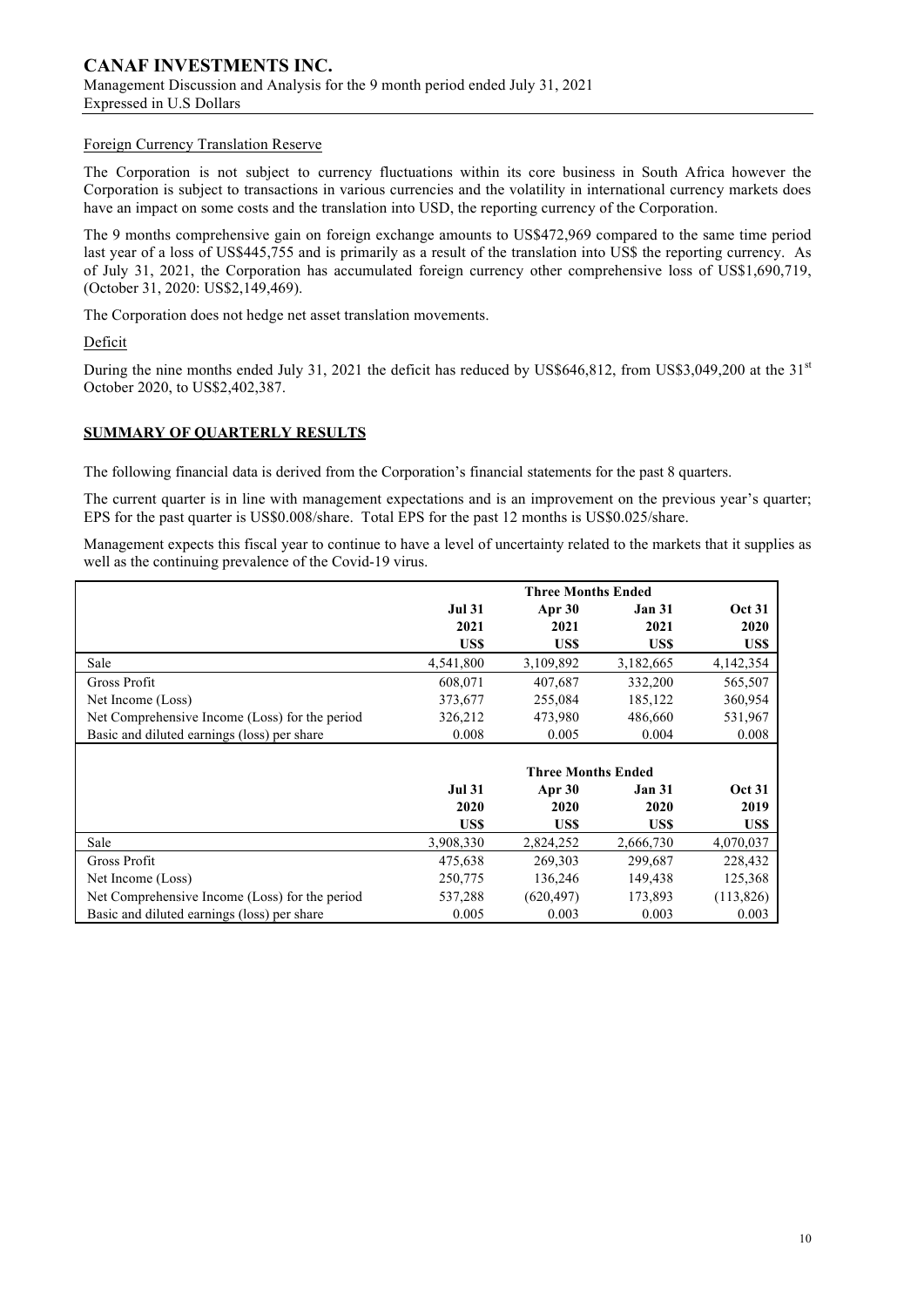### **SELECTED ANNUAL INFORMATION**

The following financial data is derived from the Corporation's audited financial statements for the years ended October 31, 2015 through to year ending October 31, 2020.

|                                                       | 2020                     | 2019           | 2018         | 2017        | 2016        | 2015        |
|-------------------------------------------------------|--------------------------|----------------|--------------|-------------|-------------|-------------|
|                                                       | <b>USS</b>               | US\$           | US\$         | US\$        | US\$        | US\$        |
| <b>Sales</b>                                          | 13,541,667               | 11,750,350     | 14,673,658   | 10,699,117  | 4,703,528   | 9,156,927   |
| Cost of Sales                                         | (11.931.532)             | (10, 729, 419) | (13,502,330) | (9,476,007) | (4,600,463) | (8,365,883) |
| Gross Profit                                          | 1.610.134                | 1.020.931      | 1,171,328    | 1.223.110   | 103,065     | 791,044     |
| Income Before Income Taxes                            | 1,248,503                | 730.337        | 697,267      | 736,284     | (312, 218)  | 296.631     |
| Income Tax (Expense) Recovery                         | (351.091)                | (191, 683)     | (73, 383)    | (194, 476)  | 133,063     | (168, 189)  |
| Net Income (Loss) for the year                        | 897,413                  | 538,654        | 623,884      | 541,808     | (179, 155)  | 128,442     |
| Interest Income                                       | 151,798                  | 173,085        | 101,284      | 17,962      | 29,280      | 42,384      |
| Bank Loan, Including Current Portion                  | $\overline{\phantom{a}}$ |                | 78.412       | 416.882     | 702.230     | 950.137     |
| <b>Total Assets</b>                                   | 5,580,049                | 5,254,018      | 4,774,437    | 3,315,232   | 2,729,318   | 3,512,225   |
| Basic and Diluted Earnings (Loss) Per<br>Share (USD)  | 0.019                    | 0.011          | 0.013        | 0.014       | (0.004)     | 0.010       |
| Basic and Diluted Earnings (Loss) Per<br>Share (CANS) | 0.025                    | 0.015          | 0.017        | 0.018       | (0.005)     | 0.012       |

The main components making up the total assets balance as at October, 2020 of US\$5,580,049 (2019: US\$5,254,018) are: US\$1,055,996 (2019: US\$1,146,260) of non-controlling interest borrowings; US\$740,404 (2019: US\$643,860) property, plant and equipment; US\$2,047,774 (2019: US\$390,916) in cash; US\$1,296,617 (2019: US\$2,358,108) in accounts receivable, with the reduction in balance between years reflecting the reduction in payment terms associated with a key customer; and US\$417,400 (2019: US\$649,498) in inventories, comprising mostly of stock on hand.

### **LIQUIDITY AND CAPITAL RESOURCES**

At July 31, 2021, the Corporation had cash of US\$ 3,316,563 (October 31, 2020: US\$2,047,774) and working capital of US\$3,659,969 (Oct 31, 2020: US\$2,556,615). Surplus cash and cash equivalents are deposited in interest accruing accounts.

Working capital components include cash in current or interest-bearing accounts, trade and other receivables, sales tax receivable, inventories and prepaid expenses and deposits, trade and other payables, sales tax payable, and income tax payable.

Trade receivables and trade payables are expected to increase or decrease as sales volumes change.

|                                                 | <b>9 Months Ended</b><br>Jul 31, 2021<br>US\$ | <b>Year Ended</b><br>Oct 31, 2020<br>US\$ |
|-------------------------------------------------|-----------------------------------------------|-------------------------------------------|
| Cash provided by (used) in operating activities | 997,928                                       | 2,366,657                                 |
| Cash used in investing activities               | (83, 192)                                     | (334,391)                                 |
| Cash provided by (used) in financing activities |                                               |                                           |
| Increase (Decrease) in cash                     | 914,735                                       | 2,032,266                                 |

Operations provided US\$997,928 in cash during the nine months ended July 31, 2021 (October 31, 2020 provided US\$2,366,657) largely due to timing of supplier payments and tightening of payment terms with customers.

The Covid-19 pandemic has created challenging business conditions all over the globe. Canaf's management have assessed the cash position, as well as running operational contingency plans and feel the group is in a very strong position.

Except as described above, the Corporation's management is not aware of any other trends or other expected fluctuations in its liquidity that would create any deficiencies. The Corporation's management believes that its cash balances will be sufficient to meet the Corporation's short-term and long-term requirements for ongoing operations and planned growth. The Corporation does occasionally utilize cash reserves to offer suppliers earlier payment terms in return for more favorable rates.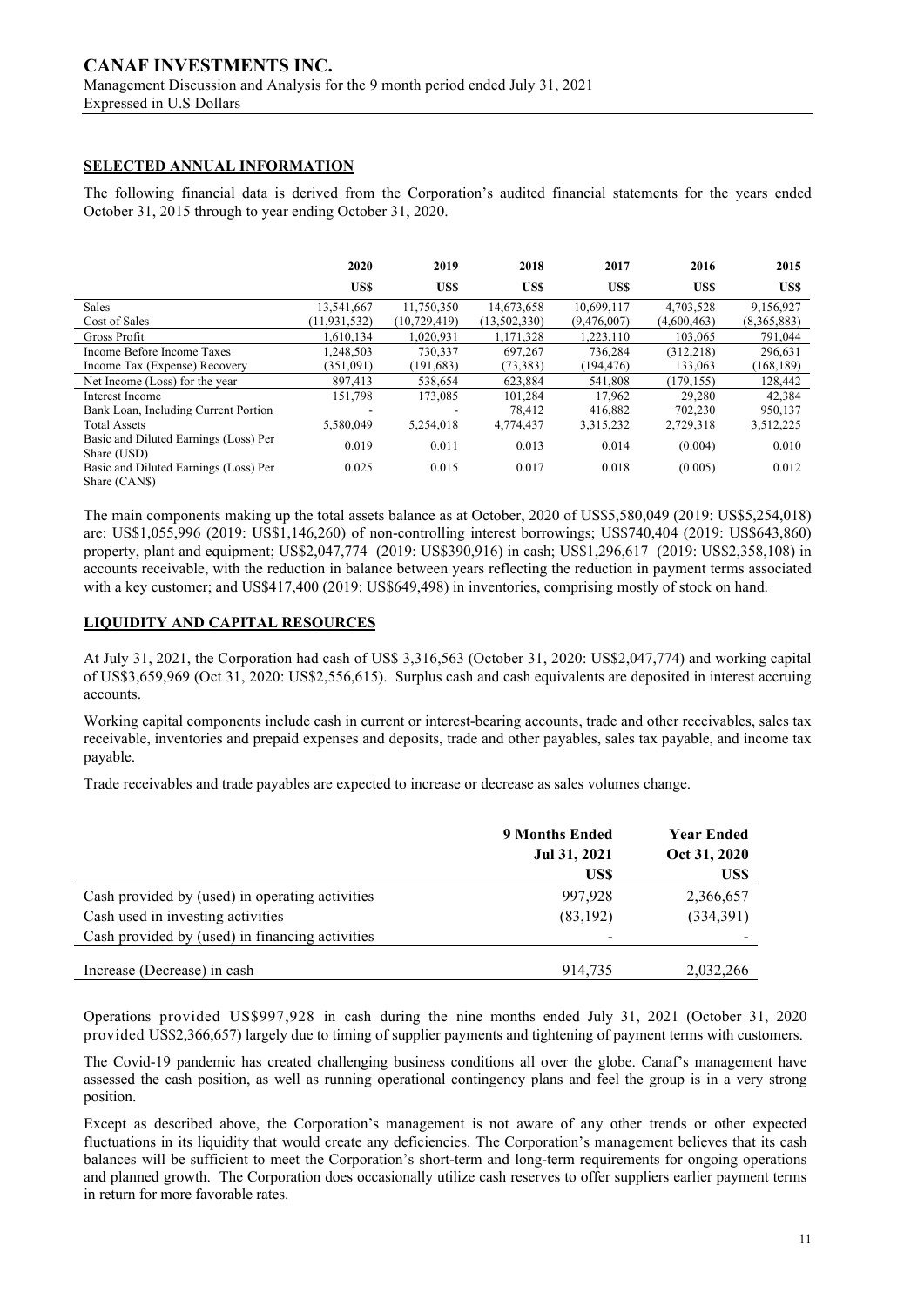### **ECONOMIC DEPENDENCE**

Sales from the Corporation's South African coal processing business are substantially derived from a very few number of customers and as a result, the Corporation is economically dependent on these customers. The Corporation's exposure to credit risk is limited to the carrying value of its accounts receivable. As at July 31, 2021, Southern Coal had trade receivables of US\$1,691,072 (October 31, 2020: US\$1,296,617) due from these customers and were collected subsequent to the quarter-end.

# **REVENUE RECOGNITION**

Revenue from the sale of calcined anthracite is recognized upon transfer of title, which is completed when the physical product is delivered to customers and collection is reasonably assured. Interest and other income are recognized when earned and collection is reasonably assured.

### **COMMITMENT**

The Corporation has an agreement to lease premises for its coal processing plant in South Africa for a term of ten years, which expired on December 31, 2020, with a monthly rent of Rand 35,000 (US\$2,412). The Corporation remains in negotiations and is assessing its options to extend its terms for the lease or security of tenure for its premises. Until new terms are formalised, the Corporation will continue to operate under the same terms of the existing lease with an effective notice period of 2 months for both lessee and lessor.

In June 2021 the Corporation secured a further land tenure for Quantum. The term of the lease is for five years, with a monthly rent of Rand 25,000 per month and with an option to extend for a further four years and nine months. Quantum is now in the process of applying for environmental authorisations which would allow for the construction of further calcining facilities; the overall application process could only be completed and outcome determined by September 2022.

### **TRANSACTIONS WITH RELATED PARTIES**

At the report date, key management consists of Christopher Way (CEO, President and a Director of the Corporation), Rebecca Williams (CFO and Director), Peter Wassenaar (Chairman and Director), who took over the role of Chairman from the late David Way as at 1<sup>st</sup> December 2020

Fees incurred for services by key management personnel during the nine months ended July 31, 2021 and 2020:

|                    |                                                                    |               | <b>9 Months Ended</b> |
|--------------------|--------------------------------------------------------------------|---------------|-----------------------|
|                    |                                                                    | <b>Jul 31</b> | <b>Jul 31</b>         |
|                    |                                                                    | 2021          | 2020                  |
| <b>Services</b>    | Party                                                              | US\$          | US\$                  |
|                    |                                                                    |               |                       |
| CFO and Director   | Professional fees for financial administration and management      | 19,555        | 17,455                |
|                    | services                                                           |               |                       |
| Chairman and       | Consulting fees for financial administration and management        | 6,790         | 4,189                 |
| Director           | services                                                           |               |                       |
| President, CEO and | President, CEO and director of the Corporation                     | 61,158        | 55,565                |
| Director           |                                                                    |               |                       |
| Company Secretary  | Professional fees for administration and management services       | 4,137         |                       |
|                    |                                                                    |               |                       |
| Directors          | Directors fees for administration and management services in       | 48,336        | 58,735                |
|                    | relation to the Company's coal processing business in South Africa |               |                       |
| Former Chairman    | Consulting fees                                                    | 9,112         | 24,905                |
| and Director       |                                                                    |               |                       |
|                    |                                                                    | 139,976       | 160.849               |

### **OFF-BALANCE SHEET ARRANGEMENTS**

The Corporation has no off-balance sheet arrangements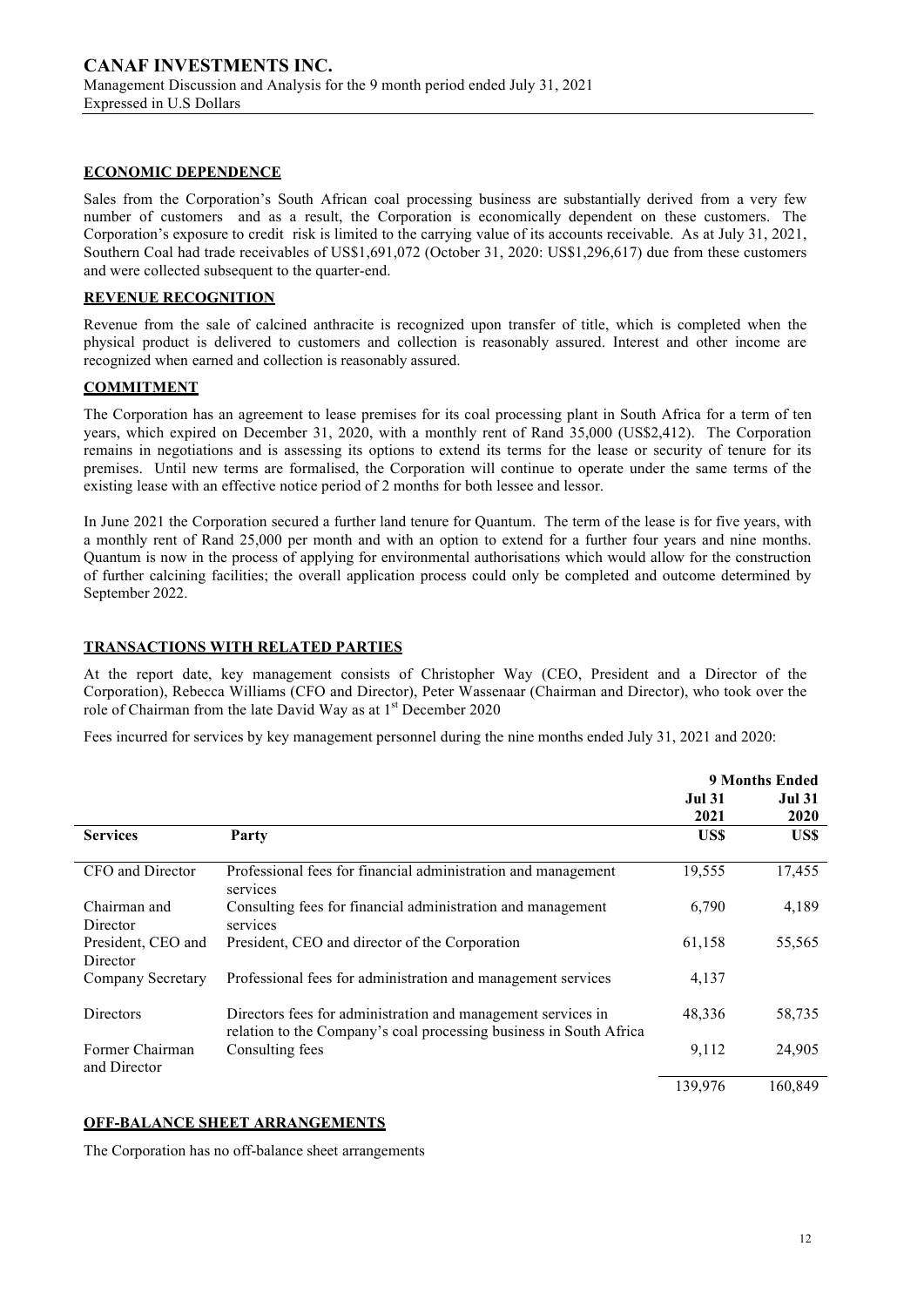### **ACCOUNTING STANDARDS ISSUED**

A number of new accounting standards, amendments to standards, and interpretations have been issued for this reporting period:

#### **IFRS 16 – Leases**

IFRS 16 sets out the principles for the recognition, measurement, presentation and disclosure of leases and requires lessees to account for all leases under a single on-balance sheet model similar to the accounting for finance leases. The standard includes two recognition exemptions for lessees: leases of 'low-value' assets; and short-term leases. For those assets determined to meet the definition of a lease, at the commencement date, a lessee will recognize a liability to make lease payments and an asset representing the right to use the underlying asset during the lease term. Lessees will be required to separately recognize the interest expense on the lease liability and the depreciation expense on the right-of-use asset. IFRS 16 also requires lessees to make more extensive disclosures than under IAS 17.

In transitioning to IFRS 16, which is effective for annual periods beginning on or after January 1, 2019, a lessee can choose to apply the standard using either a full retrospective or a modified retrospective approach. The standard's transition provisions permit certain reliefs. The Corporation will apply IFRS 16 on November 1, 2019 using the modified retrospective approach, which means the cumulative impact of adoption will be recognized as at November 1, 2019 and the comparatives will not be restated. The Corporation will elect to use the exemptions proposed by the standard on lease contracts for which the lease terms end within 12 months as of the date of initial application, and lease contracts for which the underlying asset is of low value.

The Corporation has completed its impact assessment of IFRS 16 and based on the Corporation's evaluation, IFRS 16 is not expected to have a material effect on the consolidated financial statements as the Corporation has elected to use the exemption proposed for lease terms that end within 12 months of the date of initial application. Any new leases will be assessed and accounted for in line with IFRS16 guidelines.

### **CRITICAL ACCOUNTING POLICIES AND ESTIMATES**

The details of Canaf's accounting policies are presented in Note 2 of the un-audited Financial Statements for the nine months ended July 31, 2021. These policies are considered by management to be essential to understanding the processes and reasoning that go into the preparation of the Corporation's financial statements and the uncertainties that could have a bearing on its financial results.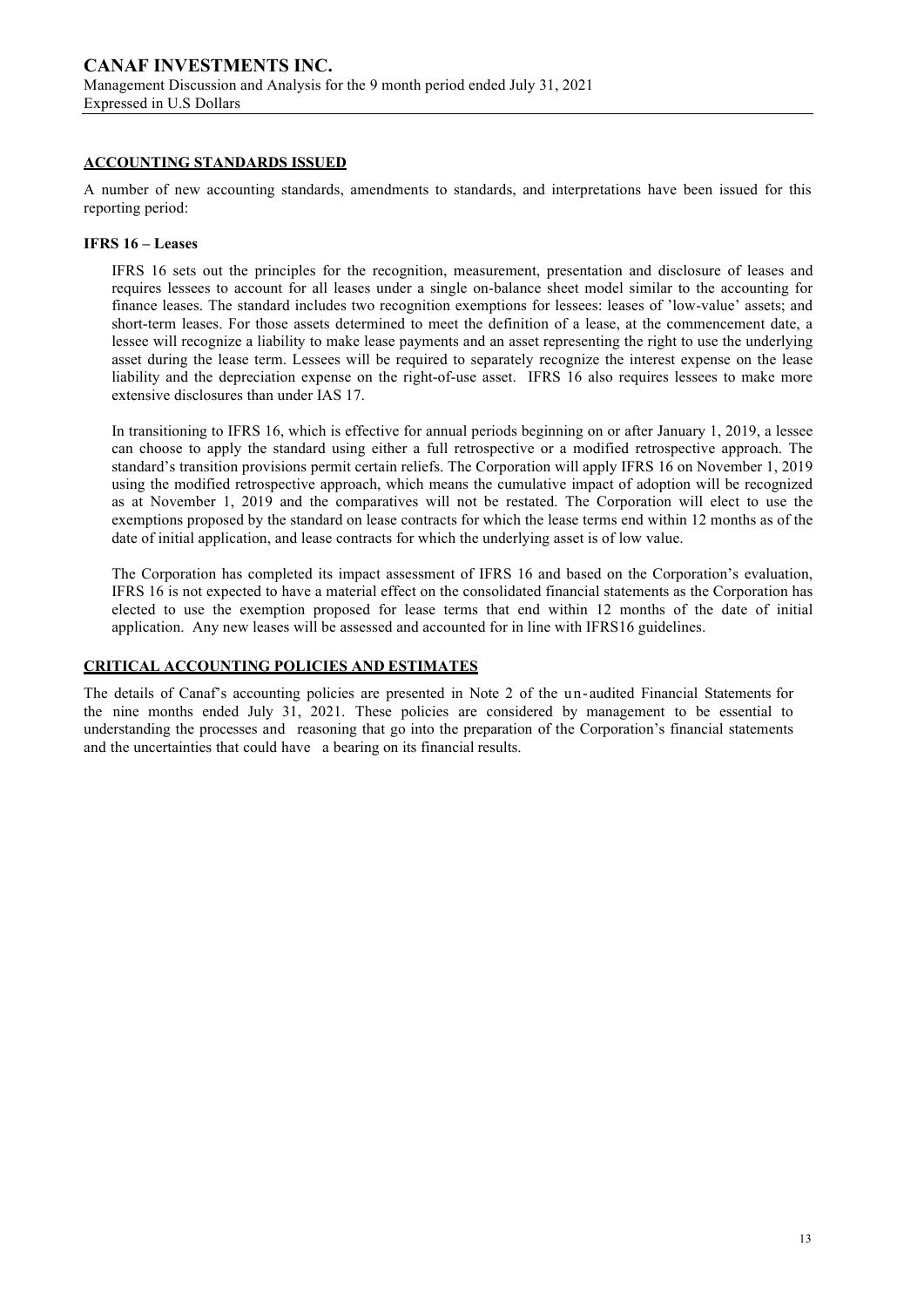### **MANAGEMENT OF FINANCIAL RISKS**

The Corporation is exposed to various risks in relation to financial instruments. The Corporation's financial assets and liabilities by category are summarized in Note 2(o) of the consolidated financial statements. The Corporation's risk management is coordinated by the board of directors and focuses on actively securing the Corporation's short to medium-term cash flows and raising finances for the Corporation's capital expenditure program. The Corporation does not actively engage in the trading of financial assets for speculative purposes. The most significant financial risks to which the Corporation is exposed are described below.

### *Foreign Currency Risk*

Foreign exchange risk arises because of fluctuations in exchange rates. The Corporation conducts a significant portion of its business activities in foreign currencies. The Corporation's subsidiaries, principally located in South Africa, routinely transact in the local currency, exposing the Corporation to potential foreign exchange risk in its financial position and cash flows.

The assets, liabilities, revenue and expenses that are denominated in foreign currencies will be affected by changes in the exchange rate between the United States dollar and these foreign currencies. The Corporation does not currently use financial instruments to mitigate this risk.

#### *Credit Risk*

Credit risk is the risk of loss associated with counterparty's inability to fulfill its payment obligations. The Corporation limits its exposure to credit loss for cash by placing its cash with high quality financial institutions and for trade receivable by performing standard credit checks. The credit risk for cash and trade receivables is considered negligible since the counterparties are reputable banks with high quality external credit ratings and customers with no history of default.

The Corporation has a credit risk exposure related to its economic dependence on a very few customers for its calcine sales. The Corporation has assessed its exposure to credit risk and has determined that no significant risk exists from these concentrations of credit.

### *Liquidity Risk*

Liquidity risk is the risk that the Corporation will not be able to meet its financial obligations when they become due. The Corporation ensures, as far as reasonably possible, that it will have sufficient capital in order to meet short-term business requirements, after taking into account cash flows from operations and the Corporation's holdings of cash. The Corporation has a working capital of US\$3,659,969 as at July 31, 2021. There can be no assurance that the Corporation will be successful with generating and maintaining profitable operations or will be able to secure future debt or equity financing for its working capital and expansion activities.

#### *Commodity Price Risk*

The Corporation's revenues, earnings and cash flows are directly related to the volume and price of calcine sold and are sensitive to changes in market prices over which it has little or no control. The Corporation has the ability to address its price-related exposures through the use of sales contracts.

### *Fair Value*

The Corporation uses the following hierarchy for determining fair value measurements:

- Level 1: Quoted prices in active markets for identical assets or liabilities.
- Level 2: Other techniques for which all inputs which have a significant effect on the recorded fair value are observable, either directly or indirectly.
- Level 3: Techniques which use inputs that have a significant effect on the recorded fair value that is not based on observable market data.

The level within which the financial asset or liability is classified is determined based on the lowest level of significant input to the fair value measurement.

The Corporation's financial assets measured at fair value through profit or loss use Level 1 valuation techniques during the nine months ended July 31, 2021. The carrying values of the Corporation's financial assets and liabilities approximate their fair values as at July 31, 2021.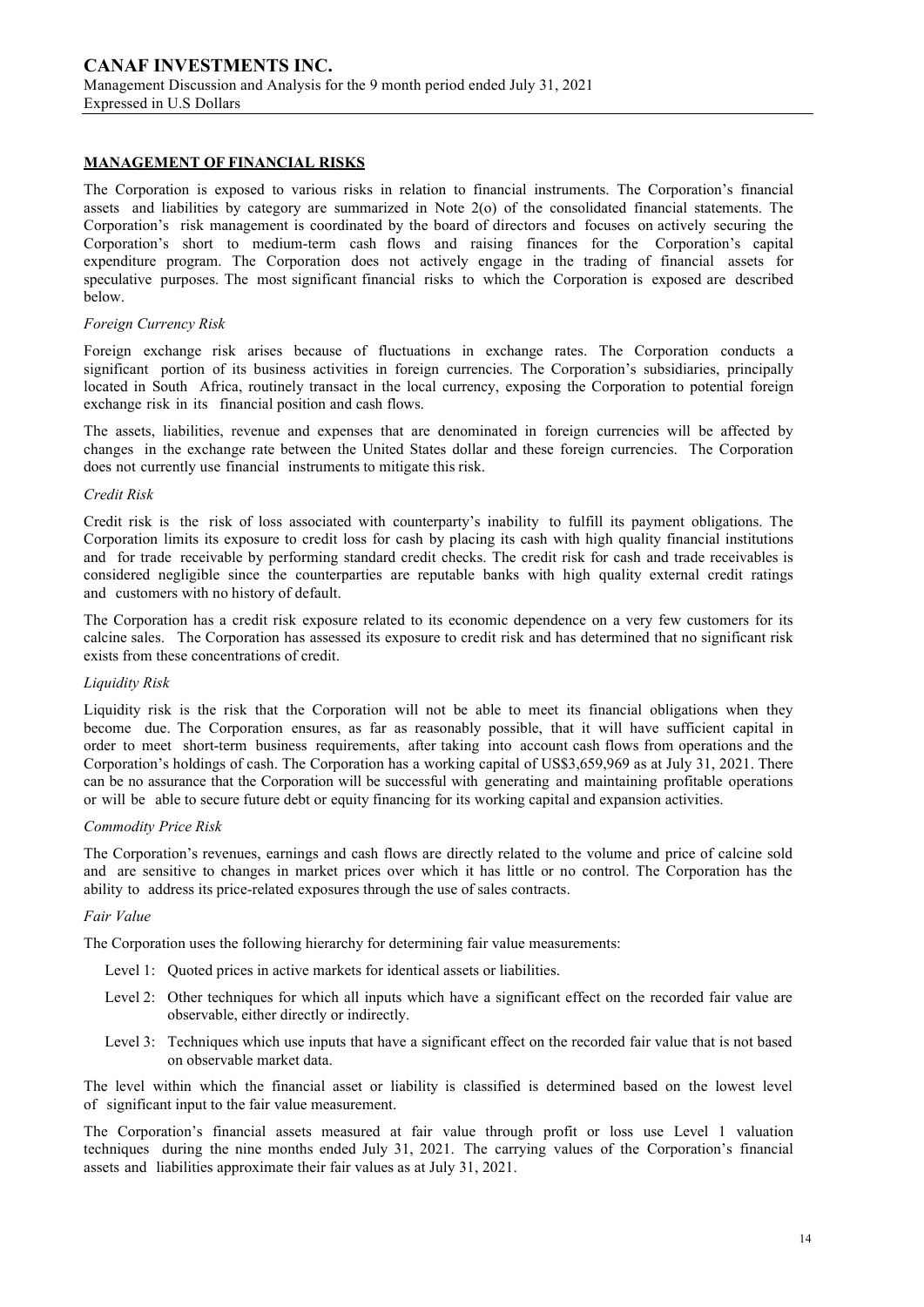### **CAPITAL RISK MANAGEMENT**

The Corporation's objectives in managing its capital are to ensure adequate resources are available to fund its coal processing business in South Africa, to seek out and acquire new projects of merit, and to safeguard its ability to continue as a going concern. The Corporation manages its share capital as capital, which as of July 31, 2021 totaled US\$8,079,463 (October 31, 2020: US\$8,079,463).

The Corporation manages its capital structure in a manner that provides sufficient funding for operational and capital expenditure activities. Funds are secured through the sale of calcine in South Africa and, when necessary, through debt funding or equity capital raised by means of private placements. There can be no assurances that the Corporation will be able to obtain debt or equity capital in the case of operating cash deficits.

The Corporation may, from time to time, invest capital that is surplus to immediate operational needs in shortterm, liquid, and highly rated financial instruments held with major financial institutions, or in marketable securities. The Corporation may also, from time to time, enter into forward foreign exchange and commodity price contracts to hedge a portion of its exposure to movements in foreign exchange and commodity prices.

The Corporation has no externally imposed capital requirements and has not paid or declared any dividends since the date of incorporation, nor are any contemplated in the foreseeable future. There were no changes in the Corporation's approach to capital management during the quarter ended July 31, 2021.

### **RISKS AND UNCERTAINTIES**

The Corporation is subject to a number of risk factors due to the nature of the mining business in which it is engaged, including movements in commodity prices, which are difficult to forecast. The Corporation seeks to counter these risks as far as possible by selecting exploration areas on the basis of their recognized geological potential to host economic deposits.

The Corporation's assets are of indeterminate value. For further particulars see the financial statements filed on www.sedar.com.

### *Covid-19 Pandemic*

The ongoing pandemic scene globally could have negative consequences for all operations. Sickness as a result of the virus could impact sales, ability to service sales, rent collection, and general management. The board has put contingency plans in place to support with continuing the Southern Coal (South African) operations and manage any care and maintenance measures that need to be implemented.

The operations of the board, senior management and administration, given its already remote working structure, should not be adversely affected by necessary measures to minimise the risks and effects of the virus; we do not see any reason why the corporate side of the business cannot function as usual. International travel of senior management will however be suspended until it is recommended safe by the respective Governments of the United Kingdom and South Africa.

### *Exploration and Development*

The Corporation is not currently engaged in any exploration or development projects.

### *Operating Hazards and Risks*

Operations in which the Corporation has a direct or indirect interest will be subject to all the hazards and risks normally incidental to exploration, development and production of resources, any of which could result in work stoppages, damage to persons or property and possible environmental damage. Although the Corporation has or will obtain liability insurance in an amount which it considers adequate, the nature of these risks is such that liabilities might exceed policy limits, the liabilities and hazards might not be insurable, or the Corporation might not elect to insure itself against such liabilities due to high premium costs or other reasons, in which event the Corporation could incur significant costs that could have a material adverse effect upon its financial condition.

### *Metal and Mineral Prices*

Factors beyond the control of the Corporation affect the price and marketability of gold and other metals and minerals. Metal and mineral prices have fluctuated widely, particularly in recent years and are affected by numerous factors including international, economic and political trends, expectations of inflation, currency exchange fluctuations, interest rates, global or regional consumption patterns, speculative activities and worldwide production levels. The effect of these factors on the Corporation's future prospects cannot accurately be predicted.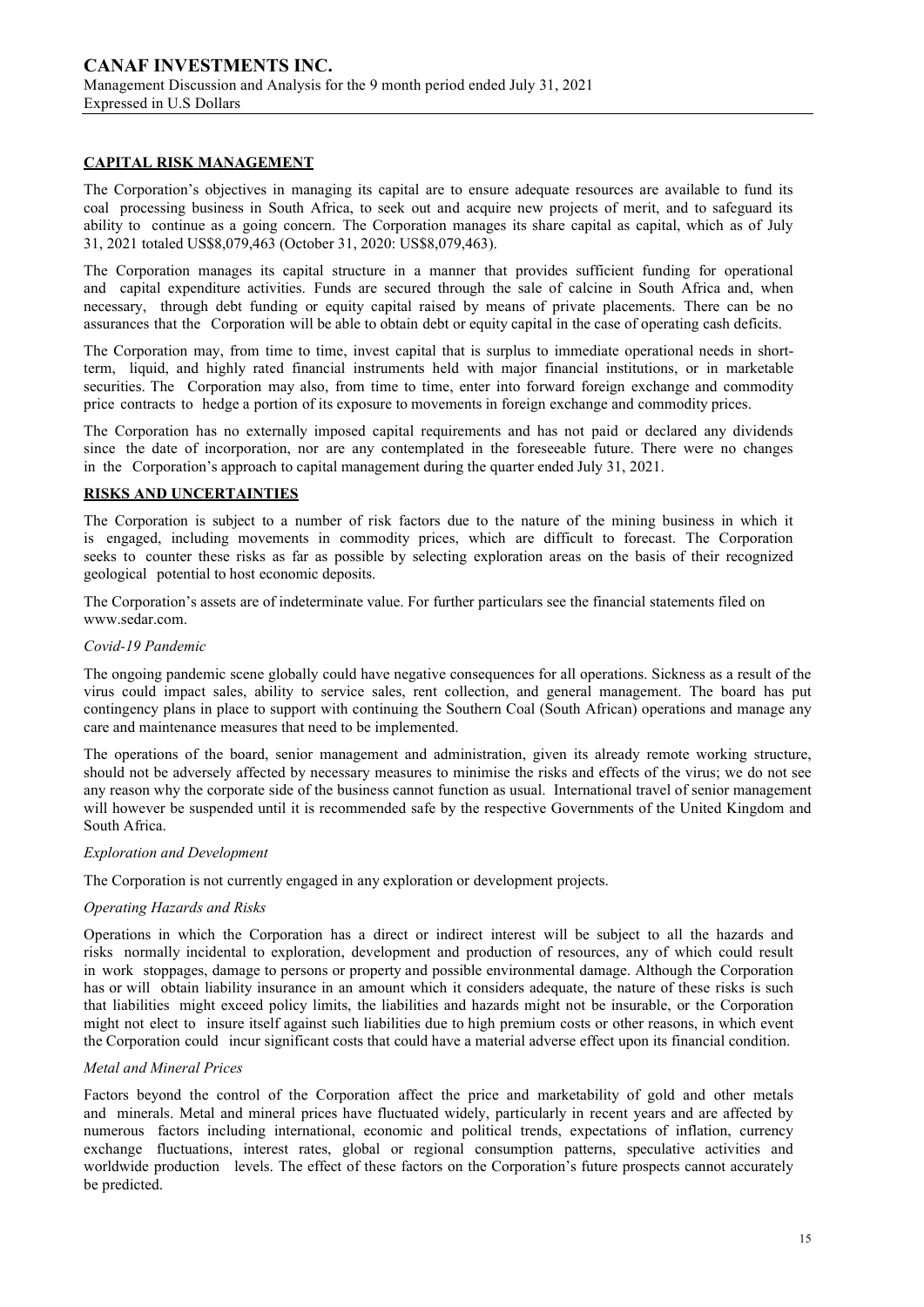### *Political Risk*

Quantum and Canaf Investments is located in South Africa and consequently the Corporation will be subject to certain risks, including currency fluctuations, electricity outages and possible political or economic instability, and exploration and production activities may be affected in varying degrees by political stability and government regulations relating to the industry. Any changes in regulations or shifts in political attitudes are beyond the control of the Corporation and may adversely affect its business. Exploration may be affected in varying degrees by government regulations with respect to restrictions on future exploitation and production, price controls, export controls, foreign exchange controls, income taxes, expropriation of property, environmental legislation and site safety.

### *Environmental Factors*

All phases of the Corporation's operations will be subject to environmental regulation in South Africa.

Environmental legislation is evolving in a manner which will require stricter standards and enforcement, increased fines and penalties for non-compliance, more stringent environmental assessments of proposed projects and a heightened degree of responsibility for companies and their officers, directors and employees. In addition, certain types of operations require the submission and approval of environmental impact assessments. Environmental assessments of proposed projects carry a heightened degree of responsibility for companies and directors, officers and employees. The cost of compliance with changes in governmental regulations has a potential to reduce the profitability of operations. The exploration, development and production activities of the Corporation will require certain permits and licenses from various governmental authorities and such operations are and will be governed by laws and regulations governing exploration, development and production, labour standards, occupational health, waste disposal, toxic substances, land use, environmental protection, safety and other matters. Companies engaged in exploration activities generally experience increased costs and delays as a result of the need to comply with applicable laws, regulations and permits. There can be no assurance that all licenses and permits which the Corporation may require to carry out exploration and development of its projects will be obtainable on reasonable terms or on a timely basis, or that such laws and regulations would not have an adverse effect on any project that the Corporation may undertake.

### *Cash Flows and Additional Funding Requirements*

The Corporation has significant revenues from operations and produces positive cashflow. The Corporation intends to expand organically using available cash and local debt financing, when required.

Should the Corporation decide to develop or acquire a relatively large asset or opportunity, the majority of sources of funds will in large portion be derived from the issuance of equity or project finance debt. Although the Corporation presently has sufficient financial resources and has been successful in the past in obtaining equity and debt financing to undertake its currently planned exploration and development programs, there is no assurance that it will be able to obtain adequate financing in the future or that such financing will be on terms advantageous to the Corporation.

### *Enforcement of Civil Liabilities*

Substantially all of the assets of the Corporation will be located outside of Canada, with the directors and officers of the Corporation being resident outside of Canada also. As a result, it may be difficult or impossible to enforce judgments granted by a court in Canada against the assets of the Corporation or the directors and officers of the Corporation residing outside of Canada.

### *Management*

The Corporation is dependent on a relatively small number of key employees, the loss of any of whom could have an adverse effect on the Corporation.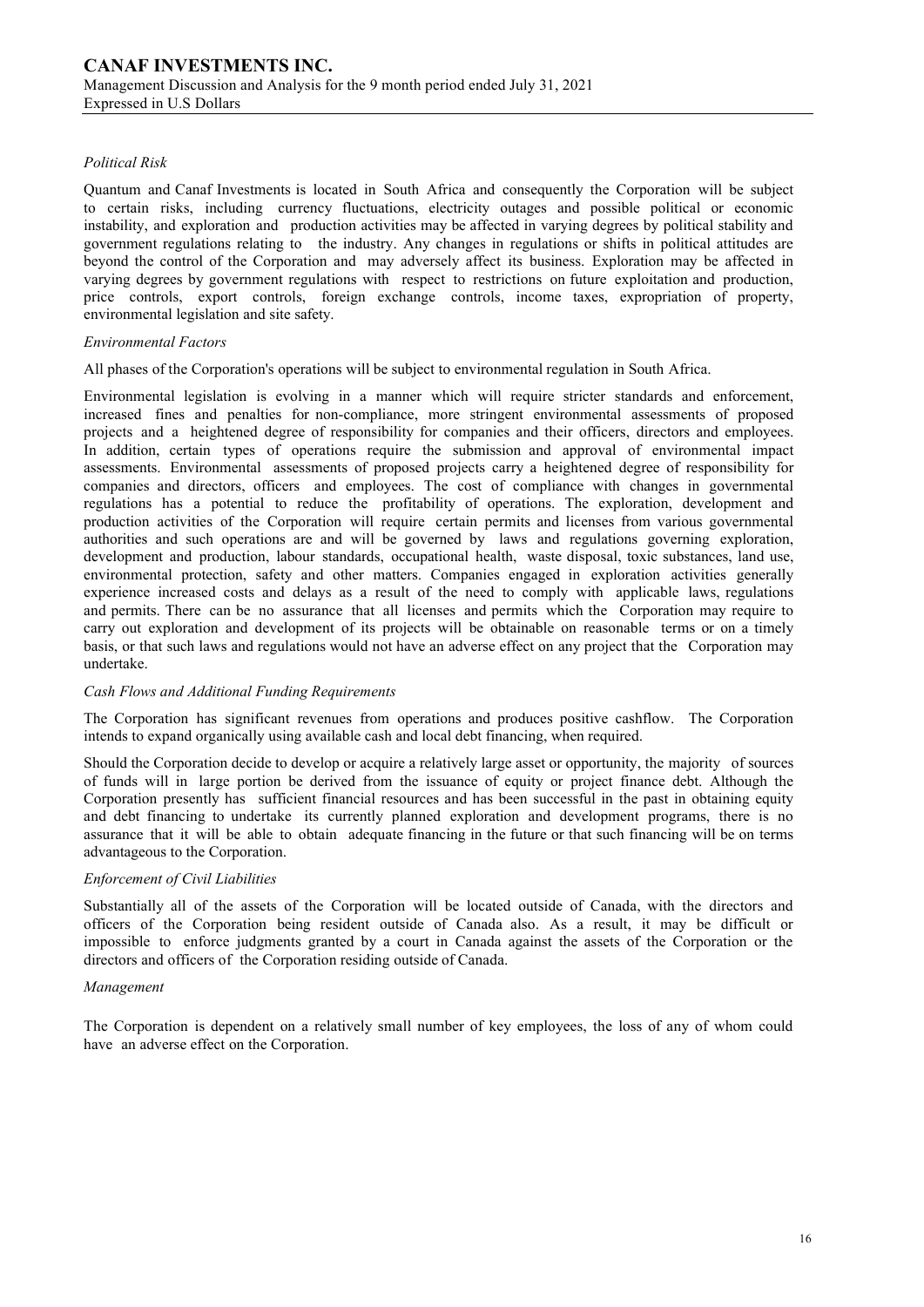### **CAUTIONARY STATEMENTS ON FORWARD-LOOKING INFORMATION**

This MD&A together with the Corporation's consolidated financial statements for the nine months ended July 31, 2021 contain certain statements that may be deemed "forward-looking statements". All statements in this MD&A, other than statements of historical fact, that address exploration drilling, exploitation activities and events or developments that the Corporation expects to occur, are forward looking statements. Forward looking statements in this document are statements that are not historical facts and are generally, but not always, identified by the words "expects", "plans", "anticipates", "believes", "intends", "estimates", "projects", "potential" and similar expressions, or that events or conditions "will", "would", "may", "could" or "should" occur. Information inferred from the interpretation of drilling results and information concerning resource estimates may also be deemed to be forward looking statements, as it constitutes a prediction of what might be found to be present when and if a project is actually developed. Although the Corporation believes the expectations expressed in such forward-looking statements are based on reasonable assumptions, such statements are not guarantees of future performance and actual results may differ materially from those in the forward-looking statements.

Inherent in forward-looking statements are risks and uncertainties beyond the Corporation's ability to predict or control, including risks that may affect the Corporation's operating or capital plans, including risks generally encountered in the exploration and development of natural resource properties, such as unusual or unexpected geological formations, unanticipated metallurgical difficulties, ground control problems, process upsets and equipment malfunctions; risks associated with labour and unavailability of skilled labour; fluctuations in the market prices of the Corporation's principal products, which are cyclical and subject to substantial price fluctuations; risks created through competition for natural resource properties; risks associated with lack of access to markets; risks associated with mineral and resource estimates, including the risk of errors in assumptions or methodologies; risks posed by fluctuations in exchange rates and interest rates, as well as general economic conditions; risks associated with environmental compliance and permitting, including those created by changes in environmental legislation and regulation; risks associated with the Corporation's dependence on third parties in the provision of transportation and other critical services; risks associated with aboriginal title claims and other title risks; social and political risks associated with operations in foreign countries; and risks associated with legal proceedings.

Actual results and developments are likely to differ, and may differ materially, from those expressed or implied by the forward-looking statements contained in this MD&A. Such statements are based on a number of assumptions which may prove to be incorrect, including, but not limited to, the following assumptions: that there is no material deterioration in general business and economic conditions; that there is no unanticipated fluctuation of interest rates and foreign exchange rates; that the supply and demand for, deliveries of, and the level and volatility of commodity prices develop as expected; that the Corporation receives regulatory and governmental approvals as are necessary on a timely basis; that the Corporation is able to obtain financing as necessary on reasonable terms; that there is no unforeseen deterioration in the Corporation's activity costs; that the Corporation is able to continue to secure adequate transportation as necessary for its exploration activities; that the Corporation is able to procure equipment and supplies, as necessary, in sufficient quantities and on a timely basis; that exploration activity timetables and capital costs for the Corporation's planned projects are not incorrectly estimated or affected by unforeseen circumstances; that costs of closure of various operations are accurately estimated; that there are no unanticipated changes to market competition; that the Corporation's estimates in relation to its natural resource interests are within reasonable bounds of accuracy (including with respect to size, grade and recoverability of mineral projects) and that the geological, operational and price assumptions on which these are based are reasonable; that no environmental and other proceedings or disputes arise; and that the Corporation maintains its ongoing relations with its employees, consultants and advisors.

Readers are cautioned that the foregoing list of important factors and assumptions is not exhaustive. Forward- looking statements are not guarantees of future performance. Events or circumstances could cause the Corporation's actual results to differ materially from those estimated or projected and expressed in, or implied by, these forward- looking statements. The Corporation undertakes no obligation to update publicly or otherwise revise any forward- looking statements or the foregoing list of factors, whether as a result of new information or future events or otherwise, except as may be required under applicable laws.